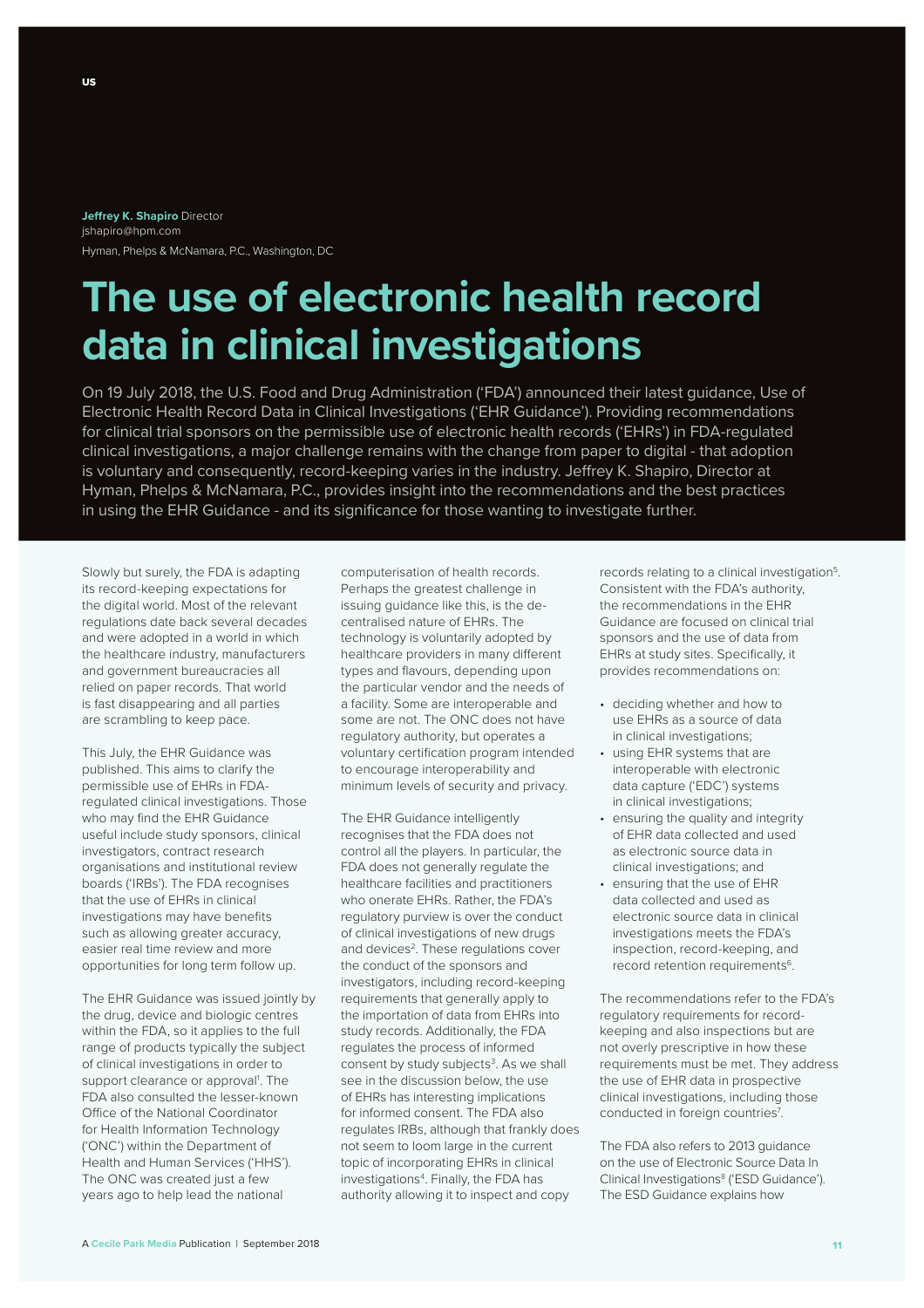

source data can be used to populate an electronic case report form ('eCRF'). In the EHR Guidance, the FDA identifies EHRs as potential source data for an eCRF, making recommendations to ensure the quality of the data entering the eCRF. The recommendations broadly cover interoperability and integration of systems, best practices for use of EHRs in clinical investigations and inspection, record-keeping and record retention requirements. We turn now to a detailed discussion of each topic, followed by closing thoughts<sup>9</sup>.

## **Interoperability and integration of systems**

The FDA recognises that EHR and EDC systems may be non-interoperable, interoperable, or fully integrated. The EHR Guidance recognises the benefits of interoperability, such as reducing manual data entry errors, simplifying data collection and improving data quality and efficiency in clinical investigations. The FDA recommends using systems that leverage existing open data standards, when possible, while ensuring that the integrity and security of data are not compromised.

The FDA also encourages exchange of structured data "so that data may be entered once at the pointofcare and used many times without manual reentry or manual source data verification.10"

The FDA does caution that extraction and exchange of unstructured data (e.g. free form text) may have reliability problems and strongly hints that such data should not be used as critical source data, such as a study endpoint,

unless extraordinary efforts are made to ensure the reliability and quality of the data.

If systems are intended to be interoperable, a sponsor must validate consistent and repeatable transmission of accurate data from EHRs to the sponsor's EDC system. After such validation, the FDA reminds sponsors to ensure that EHR software updates during an investigation, do not later alter the integrity and security of the transferred data. Sponsors are also encouraged to periodically validate a subset of extracted EHR data transferred to an EDC system for accuracy, consistency and completeness.

If an EHR system is interoperable with multiple EHR systems from diferent organisations not affiliated with a clinical investigation site, the FDA nonetheless permits integration of these data at the clinical investigation site. The FDA reminds sponsors that there must be appropriate data sharing agreements in place.

## **Best practices for using EHR systems in clinical investigations** *ONC Certification*

A point of emphasis in the EHR Guidance is leveraging the ONC's certification program. By way of background, ONC has established a voluntary certification program for healthcare information technology. Under this program, EHR technology can be certified, if it complies with certain regulatory provisions facilitating interoperability and ensuring privacy and security protection for an individual's health information<sup>11</sup>. The FDA expects sponsors to document the

specific manufacturer, model and version number of EHR systems providing data in clinical investigations, as well as noting whether they are ONC-certified or not. It is permissible to use a non-certified EHR system. If, however, such a system is not used, the FDA expects that a sponsor will address the privacy and security controls in place to ensure the confidentiality, integrity and security of the data. The following factors are called out:

- policies and processes for the use of EHR systems at the clinical investigation site are in place, and there are appropriate security measures employed to protect the study data;
- access to electronic systems is limited to authorised users;
- authors of records are identifiable;
- audit trails are available to track changes to data; and
- records are available and retained for FDA inspection for as long as the records are required by applicable regulations.

A sponsor must address each of these factors. If adequate controls are not in place, then the sponsor must address the risk of employing a particular EHR system. The FDA notes that in some cases, authorising bodies outside the US may have evaluated an EHR system, and/ or vendors may have relevant feature and product-specific information.

# *eSource Principles for EHRs*

Under 21 CFR Part 11 ('Part 11'), manufacturers and other FDA regulated firms must implement controls,